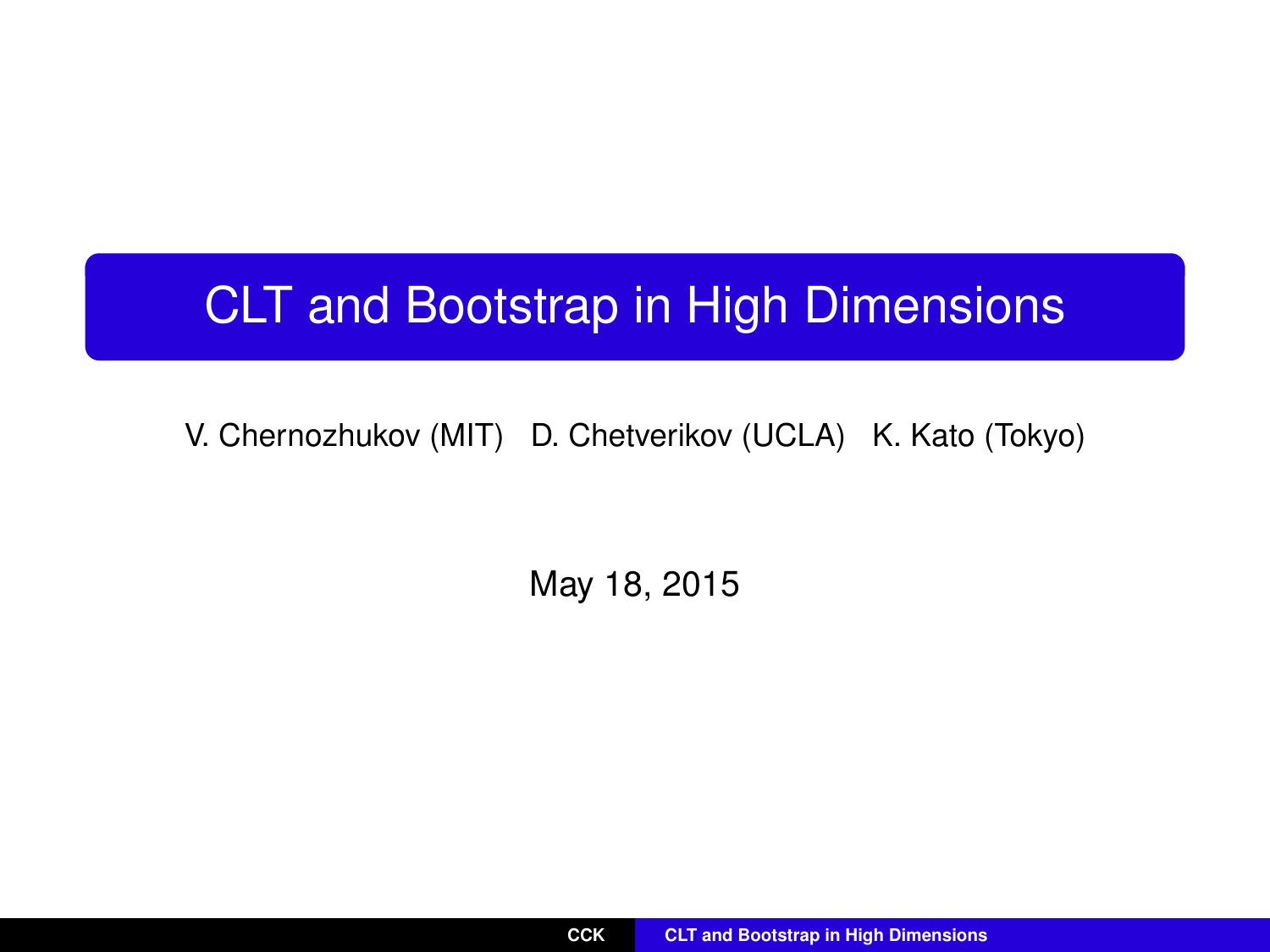This presentation is based on:

- 1. "Central Limit Theorems and Bootstrap in High Dimensions," *ArXiv*, 2014.
- 2. "Gaussian Approximations and Multiplier Bootstrap for Maxima of Sums of High-Dimensional Random Vectors," *Ann. Stat.*, 2013
- 3. "Comparison and Anti-Concentration Bounds for Maxima of Gaussian Vectors", *Prob. Theory Rel. Fields*, 2015+.
- 4. "Gaussian Approximation of Suprema of Empirical Processes," *Ann. Stat.*, 2014a
- 5. "Anti-Concentration and Adaptive, Honest Confidence Bands" *Ann. Stat.*, 2014b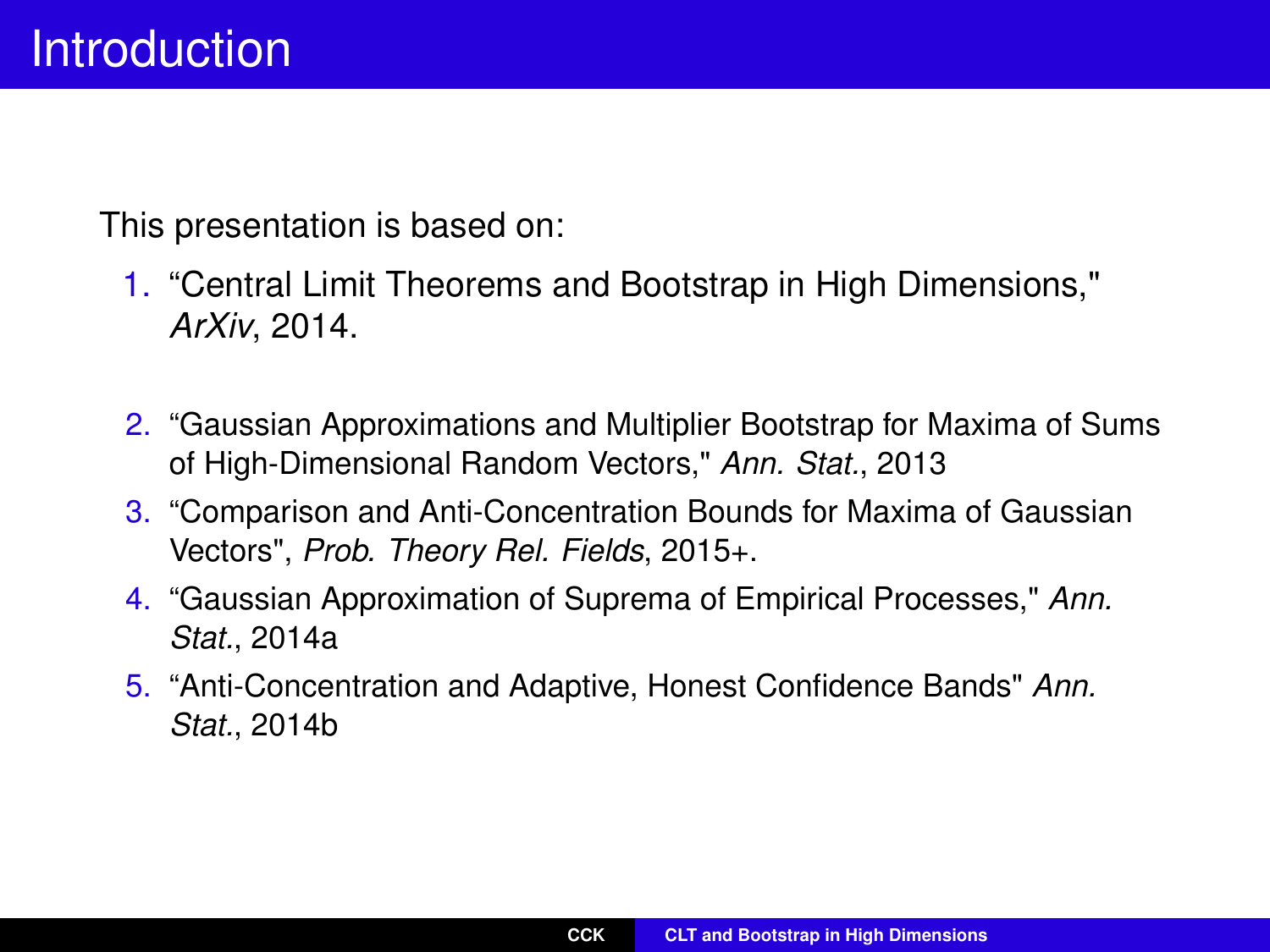### **Introduction**

Let  $X_1, \ldots, X_n$  be a sequence of *centered* independent random vectors in  $\mathbb{R}^p$ , with each  $X_i$  having coordinates denoted by  $X_{ij}$ ; that is,

$$
X_i=(X_{ij})_{j=1}^p.
$$

Define the normalized sum:

$$
S_n^X := (S_{nj}^X)_{j=1}^p := \frac{1}{\sqrt{n}} \sum_{i=1}^n X_i.
$$
 (1)

Let  $Y_1, \ldots, Y_n$  be independent Gaussian random vectors in  $\mathbb{R}^p$ :

 $Y_i \sim N(0, E[X_iX_i'])$ .

Define the Gaussian analog of  $S_n^X$  as:

$$
S_n^Y := (S_{nj}^Y)_{j=1}^p := \frac{1}{\sqrt{n}} \sum_{i=1}^n Y_i.
$$
 (2)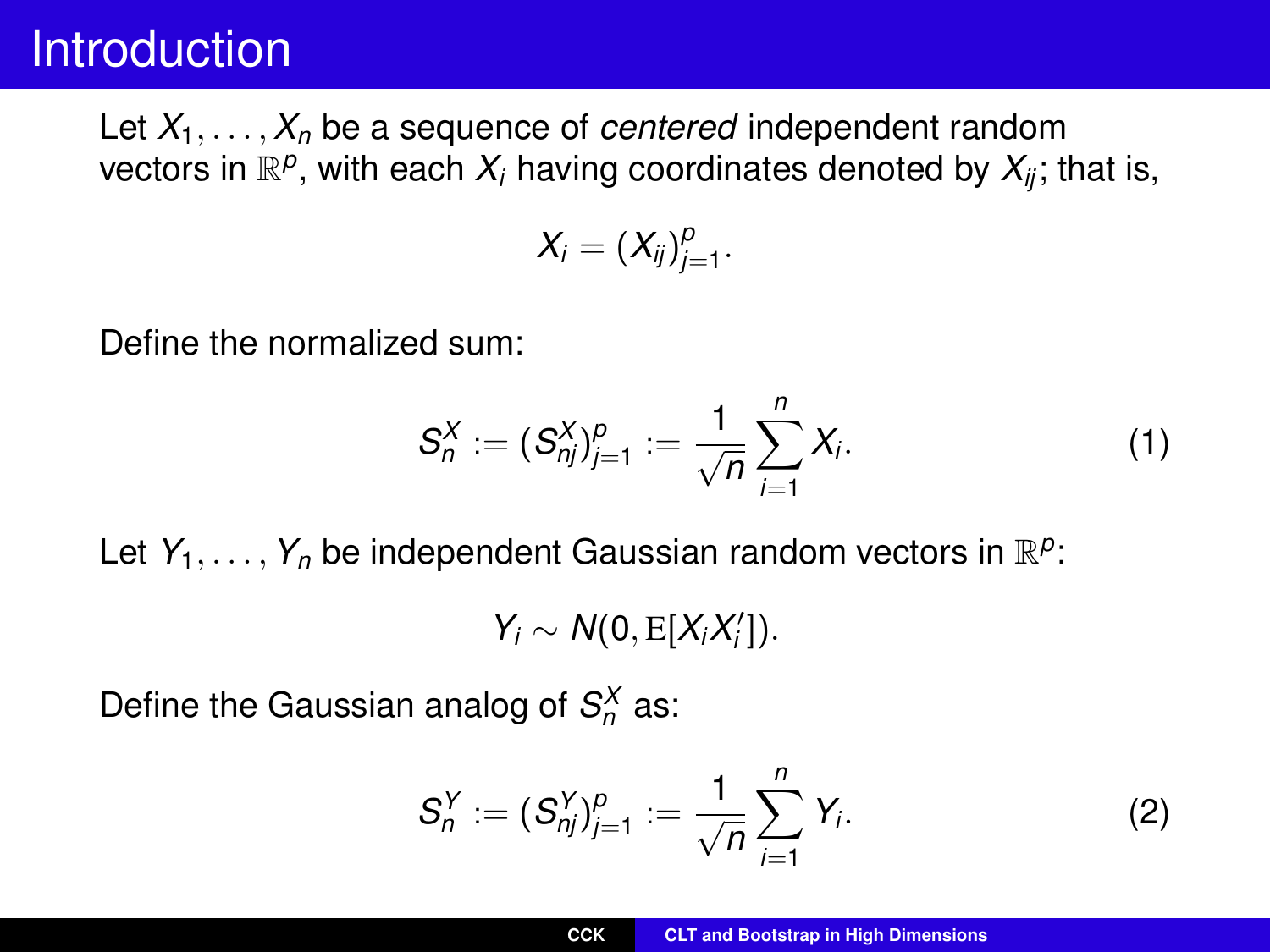### **Introduction**

Define the Kolmorogorov distance between  $S_n^X$  and  $S_n^Y$ :

$$
\rho_n := \sup_{A \in \mathcal{A}} \left| P(S_n^X \in A) - P(S_n^Y \in A) \right|
$$

where  $A$  is some class of sets

**Question:** how fast can  $p = p_p$  grow as  $n \to \infty$  under the restriction that  $\rho_n \to 0$ ?

Bentkus (2003): for i.i.d.  $X_i$ , if  ${\cal A}$  is the class of all convex sets, then

$$
\rho_n = O\left(\frac{p^{1/4} \mathrm{E}[\|X\|_2^3]}{\sqrt{n}}\right)
$$

Typically  $\mathrm{E}[\|X\|_2^3] = O(p^{3/2})$ , so

$$
\rho_n \to 0 \quad \text{if} \quad p = o(n^{2/7})
$$

Nagaev (1976): this result is nearly optimal,  $\rho_n \gtrsim {\rm E}[\|X\|_2^3]/\sqrt{n}$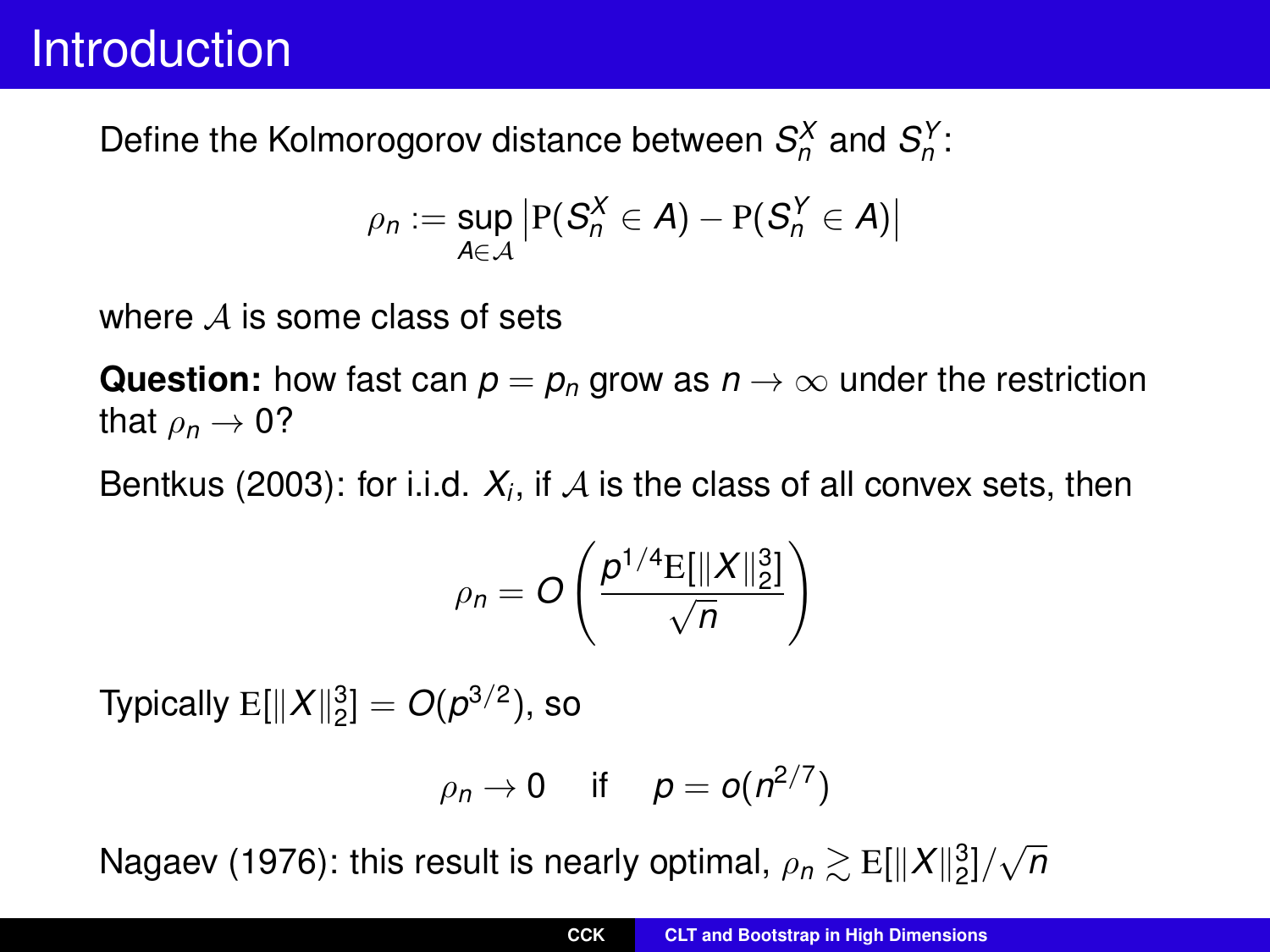However, in modern statistics, often *p n*

- high dimensional regression models
- multiple hypothesis testing problems

**Question:** can we find a non-trivial class of sets A such that

$$
p=p_n\gg n\quad\text{but}\quad\rho_n\to0
$$

#### Our first main result(s):

Subject to some conditions, if  $A$  is the class of all rectangles (or sparsely convex sets), then

$$
\rho_n \to 0 \quad \text{ if } \quad \log p = o(n^{1/7})
$$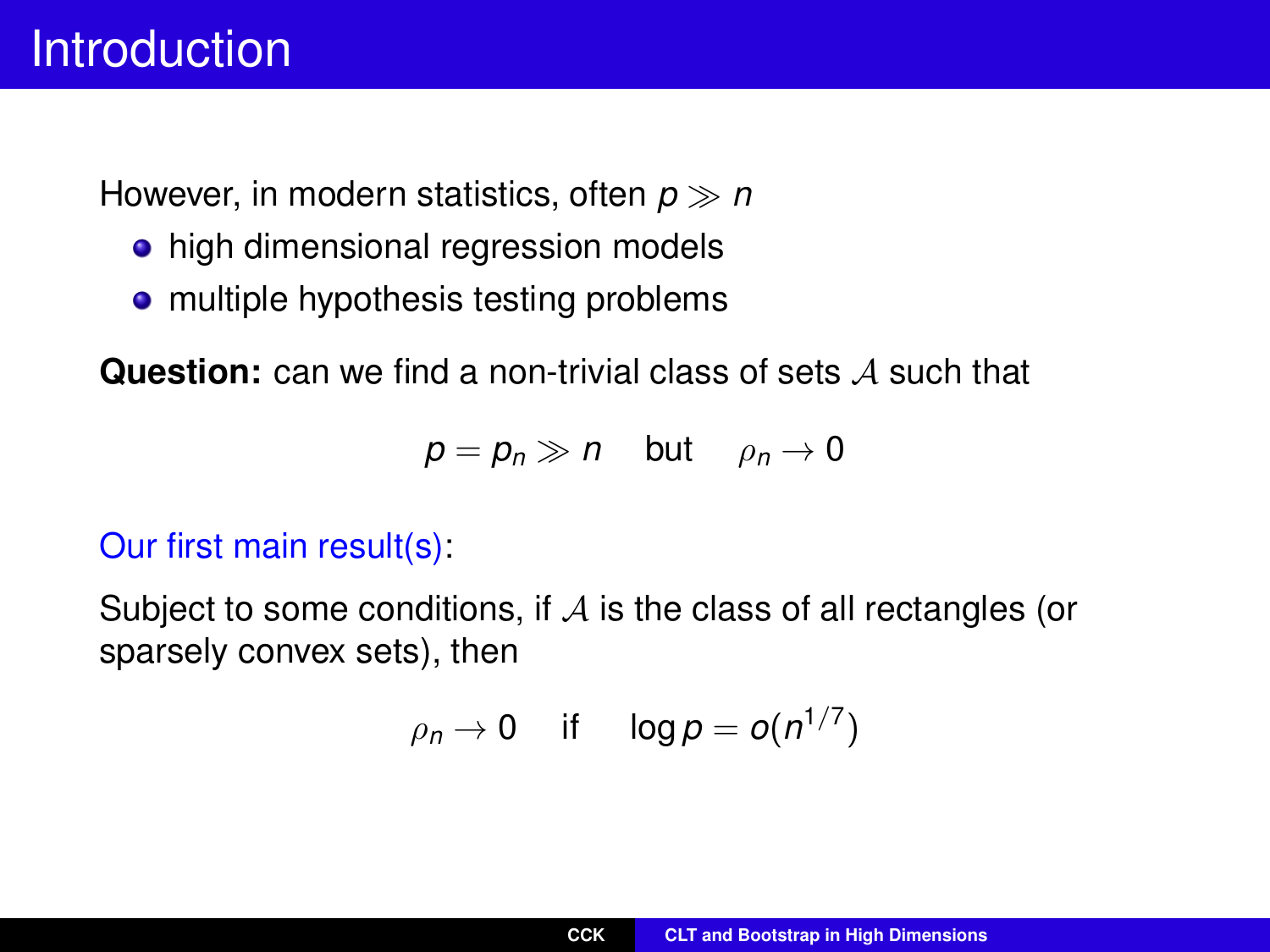# Simulation Example

The example is motivated by the problem of removing the Gaussianity assumption in Dantzig/Lasso estimators of (very) high-dimensional sparse regression models. Let

$$
S_n^X = \frac{1}{\sqrt{n}} \sum_{i=1}^n X_i, \quad X_{ij} = z_{ij} \varepsilon_i, \quad \varepsilon_i \text{ i.i.d. } t(5)/c
$$

*z*<sup>*i*</sup> s are fixed bounded "regressors",  $|z_{ii}| \leq B$ , drawn from  $U(0, 1)$ distribution once, and

$$
S_n^Y = \frac{1}{\sqrt{n}} \sum_{i=1}^n Y_i, \quad Y_{ij} = z_{ij} e_i, \quad e_i \text{ i.i.d. } N(0, 1),
$$

so that  $\mathrm{E}[Y_i Y'_i] = \mathrm{E}[X_i X'_i]$ . Compare

$$
\mathbf{P}\left(\|\mathcal{S}_n^{\mathsf{X}}\|_{\infty} \leq t\right) \text{ and } \mathbf{P}\left(\|\mathcal{S}_n^{\mathsf{Y}}\|_{\infty} \leq t\right).
$$

(i.e.  $\rho_n$  for  $\mathcal{A}$  = cubes in  $\mathbb{R}^p$ )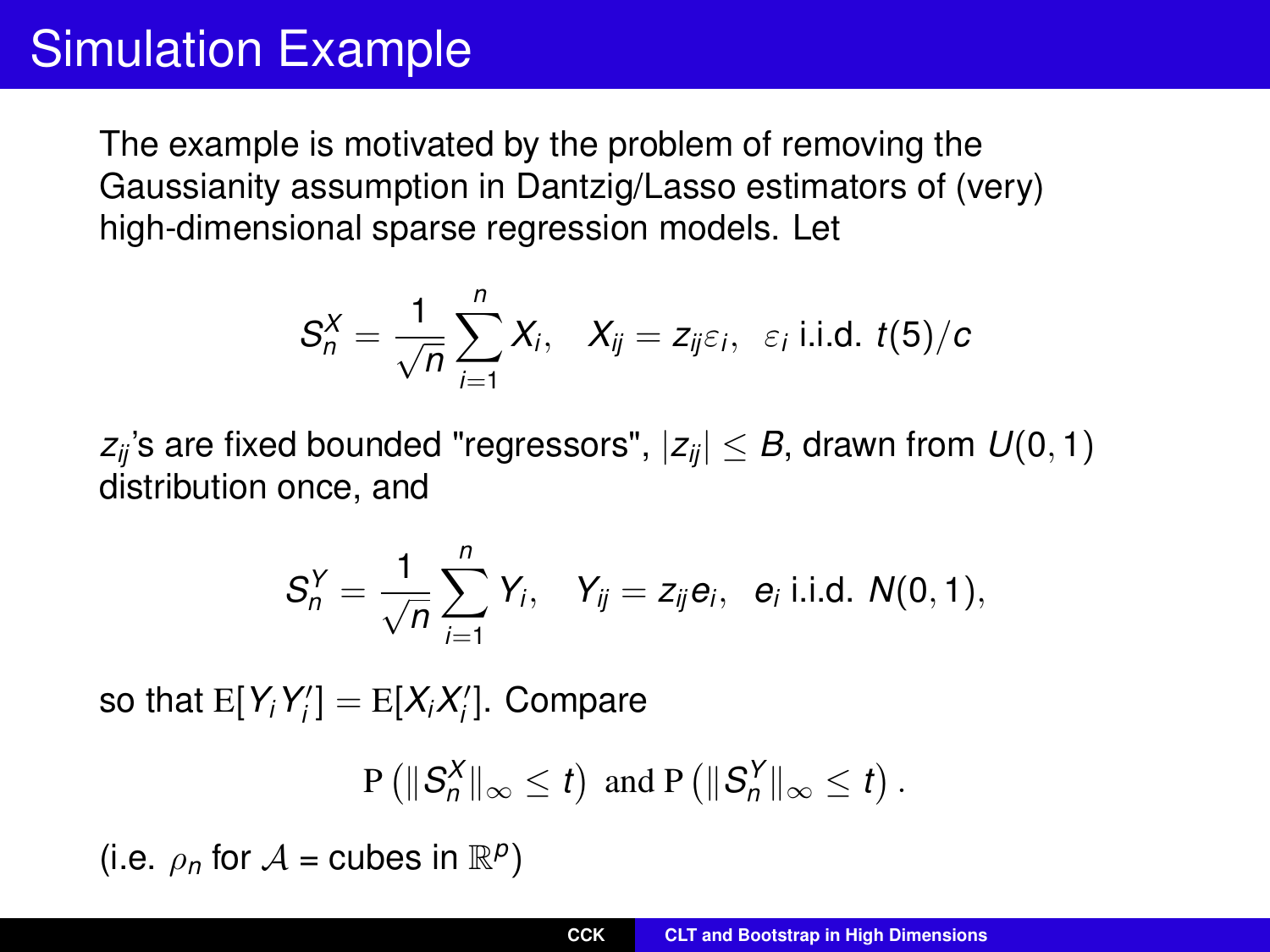# Simulation Example



Figure: P-P plots comparing P  $(\|S_n^Y\|_\infty \leq t)$  and P  $(\|S_n^X\|_\infty \leq t)$ . The dashed line is the 45<sup>°</sup> line.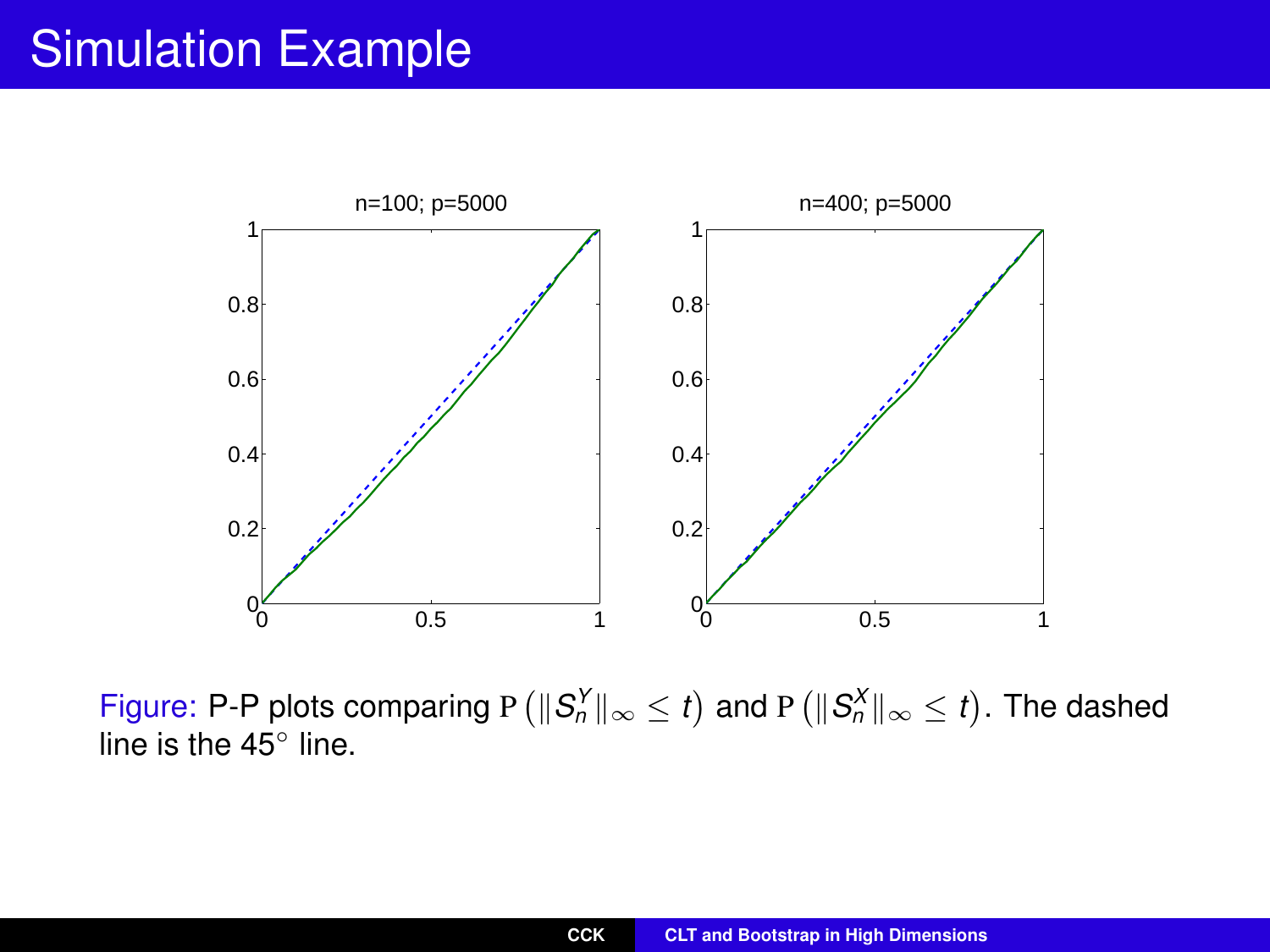### Introduction – Bootstrap

Generally,  $P(S_n^Y \in A)$  is unknown since don't know covariance matrix  $\frac{1}{n}\sum_{i=1}^n E[X_iX_i']$ . So the second result, is that under similar conditions

$$
\rho_n^* = \sup_{A \in \mathcal{A}} \left| \mathrm{P}(S_n^{X*} \in A \mid \{X_i\}_{i=1}^n) - \mathrm{P}(S_n^Y \in A) \right| \rightarrow_{\mathrm{P}} 0
$$

We prove this result for the Gaussian Bootstrap (*multiplier method* with Gaussian multipliers):

$$
S_n^{X*} := \frac{1}{\sqrt{n}} \sum_{i=1}^n (X_i - \bar{X}) e_i, \quad \bar{X} = \frac{1}{n} \sum_{i=1}^n X_i,
$$
 (3)

where  $(e_i)_{i=1}^n$  are i.i.d.  $N(0, 1)$  multipliers; and the Empirical Bootstrap:

$$
S_n^{X*} := \frac{1}{\sqrt{n}} \sum_{i=1}^n (X_i - \bar{X}) m_{i,n}, \quad \bar{X} = \frac{1}{n} \sum_{i=1}^n X_i,
$$
 (4)

where  $(m_{i,n})_{i=1}^n$  is *n*-dimensional multinomial variate based on *n* trials with success probabilities 1/*n*, . . . , 1/*n*.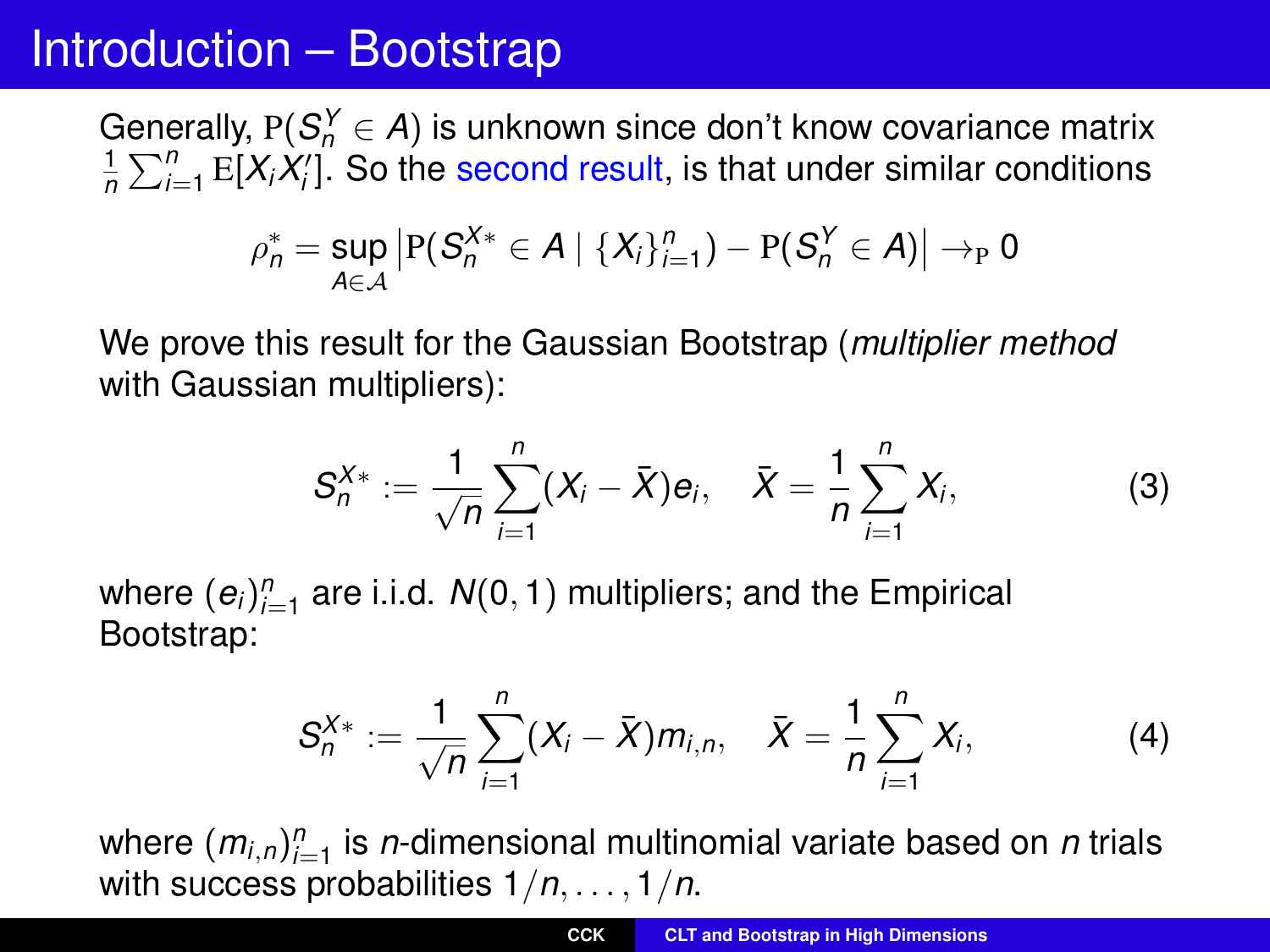### **Conditions**

Let  $b > 0$  and  $q \ge 4$  be constants, and  $(B_n)_{n=1}^{\infty}$  be a sequence of positive constants, possibly growing to  $\infty$ .

Consider the following conditions:

\n- (M.1) 
$$
n^{-1} \sum_{i=1}^{n} E[X_{ij}^2] \geq b
$$
 for all  $j = 1, \ldots, p$ ,
\n- (M.2)  $n^{-1} \sum_{i=1}^{n} E[X_{ij}|^{2+k}] \leq B_n^k$  for all  $j = 1, \ldots, p$  and  $k = 1, 2$ .
\n- and one of the following:
\n- (E.1)  $E[\exp(|X_{ij}|/B_n)] \leq 2$  for all  $i = 1, \ldots, n$  and  $j = 1, \ldots, p$ ,
\n- (E.2)  $E[(\max_{1 \leq j \leq p} |X_{ij}|/B_n)^q] \leq 2$  for all  $i = 1, \ldots, n$ ,
\n

Let  $A = A<sup>r</sup>$  be a the class of all rectangles:

$$
A=\{z=(z_1,\ldots,z_p)' \in \mathbb{R}^p: z_j \in [a_j,b_j] \text{ for all } j=1,\ldots,p\}
$$

for some  $-\infty \le a_j \le b_j \le \infty, j = 1, \ldots, p$ .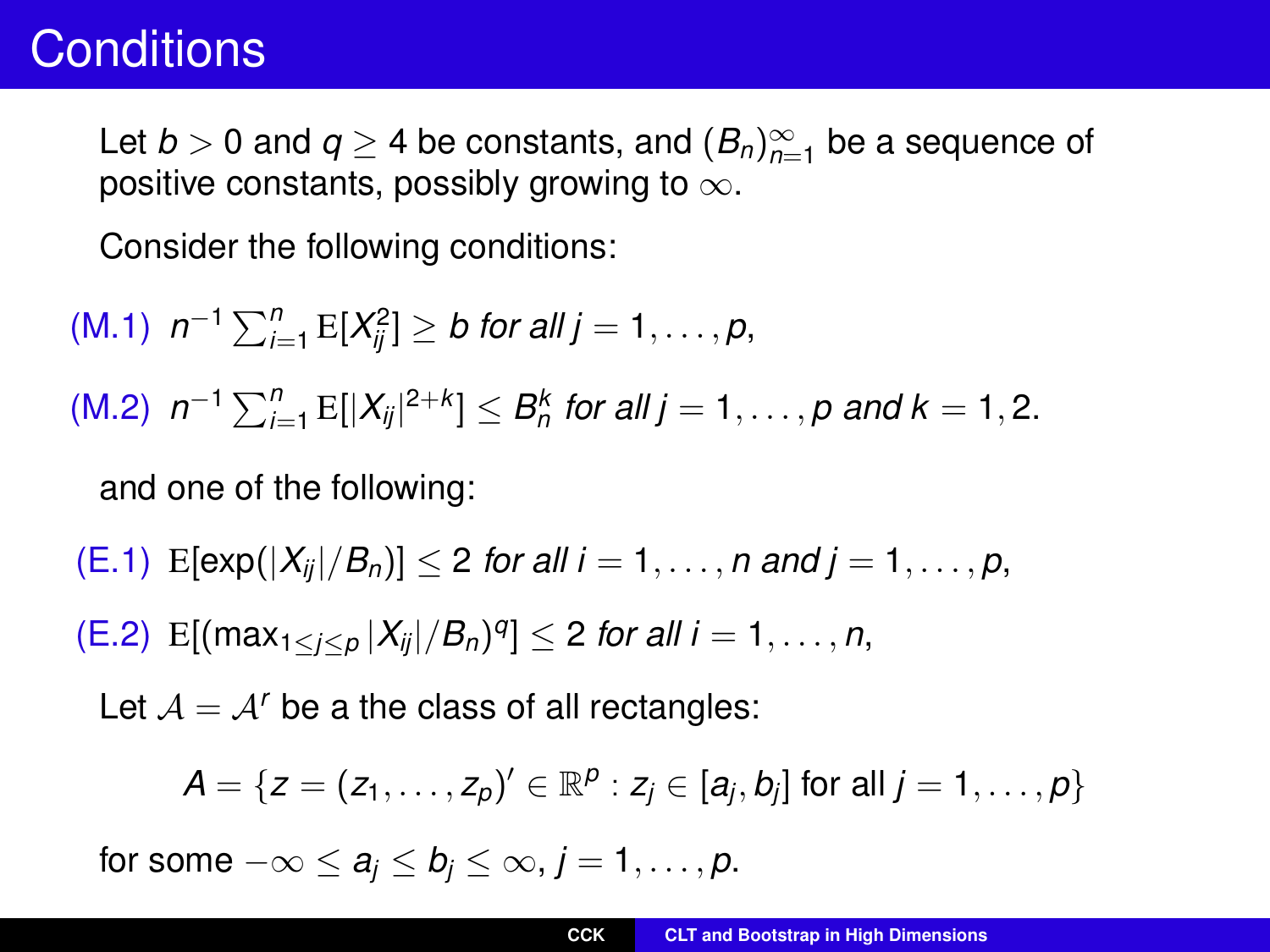# Formal Results, I

#### Theorem (Central Limit Theorem)

*Recall that*

$$
\rho_n := \sup_{A \in \mathcal{A}'} \left| P(S_n^X \in A) - P(S_n^Y \in A) \right|
$$

*Assume (M.1-2), then under (E.1)*

$$
\rho_n \leq C \left( \frac{B_n^2 \log^7(pn)}{n} \right)^{1/6} \tag{5}
$$

*where the constant C depends only on b, and under (E.2)*

$$
\rho_n \le C \left[ \left( \frac{B_n^2 \log^7(pn)}{n} \right)^{1/6} + \left( \frac{B_n^2 \log^3 p}{n^{1-2/q}} \right)^{1/3} \right] \tag{6}
$$

*where the constant C depends only on b and q.*

Remark: Bentkus (1985) provides an example, with  $(X_{ij}, 1 \leq j \leq p) \subset \mathcal{F}$ , where  $\mathcal F$  is *P*-Donsker, such that  $\rho_n \gtrsim (1/n)^{1/6}$ .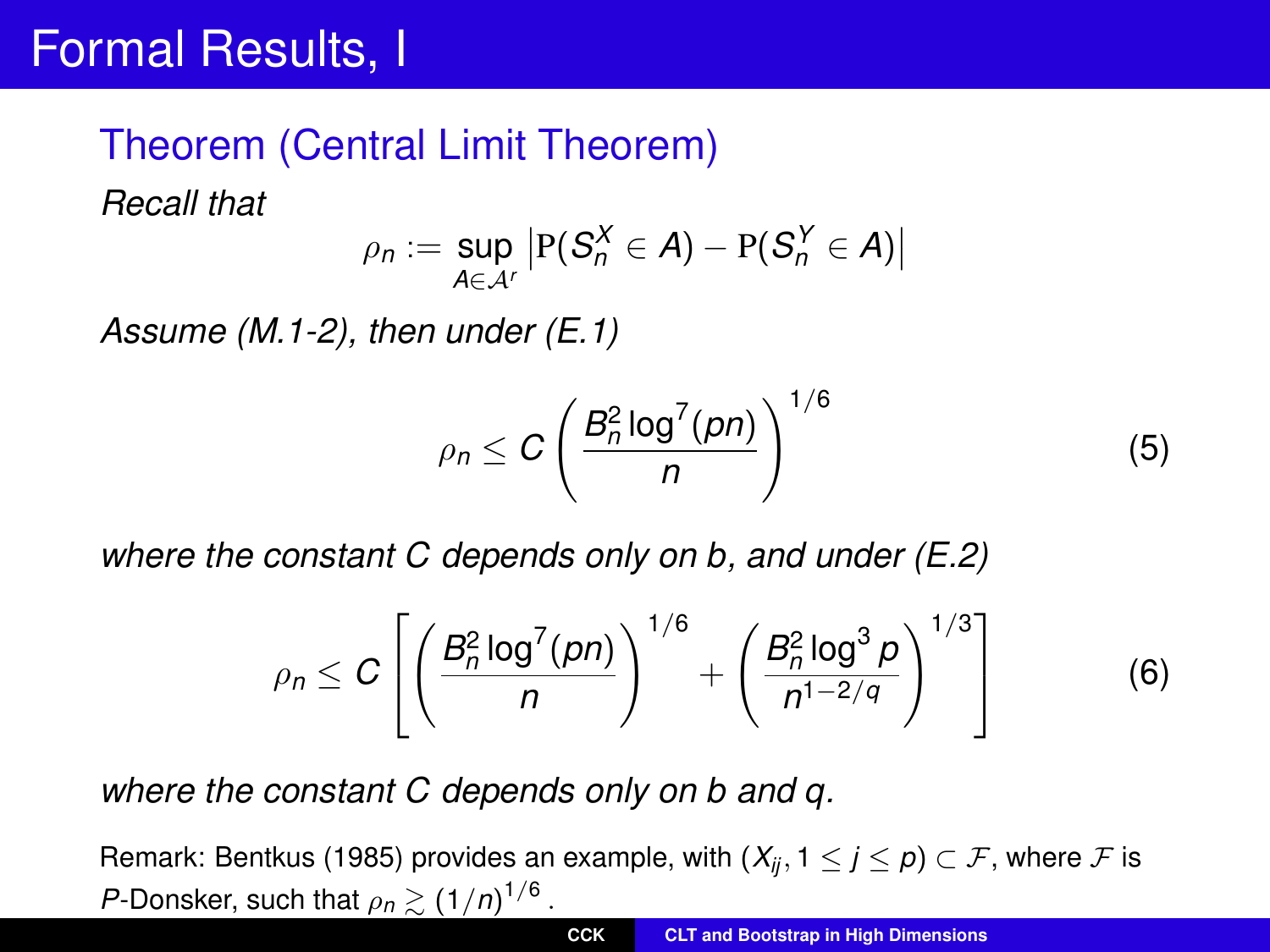#### Theorem (Gaussian and Empirical Bootstrap Theorem)

*Define*

$$
\rho_n^* := \sup_{A \in \mathcal{A}'} \left| P(S_n^{X*} \in A \mid \{X_i\}_{i=1}^n) - P(S_n^Y \in A) \right|.
$$

*Assume (M.1-2), then under (E.1), with probability at least*  $1 - \alpha$ ,

$$
\rho_n^* \leq C \left( \frac{B_n^2 \log^5(pn) \log^2(1/\alpha)}{n} \right)^{1/6},\tag{7}
$$

*where the constant C depends only on b, and under (E.2), with probability at least*  $1 - \alpha$ ,

$$
\rho_n^* \leq C \left[ \left( \frac{B_n^2 \log^5(pn) \log^2(1/\alpha)}{n} \right)^{1/6} + \left( \frac{B_n^2 \log^3 p}{\alpha^{2/q} n^{1-2/q}} \right)^{1/3} \right] \tag{8}
$$

*where the constant C depends only on b and q.*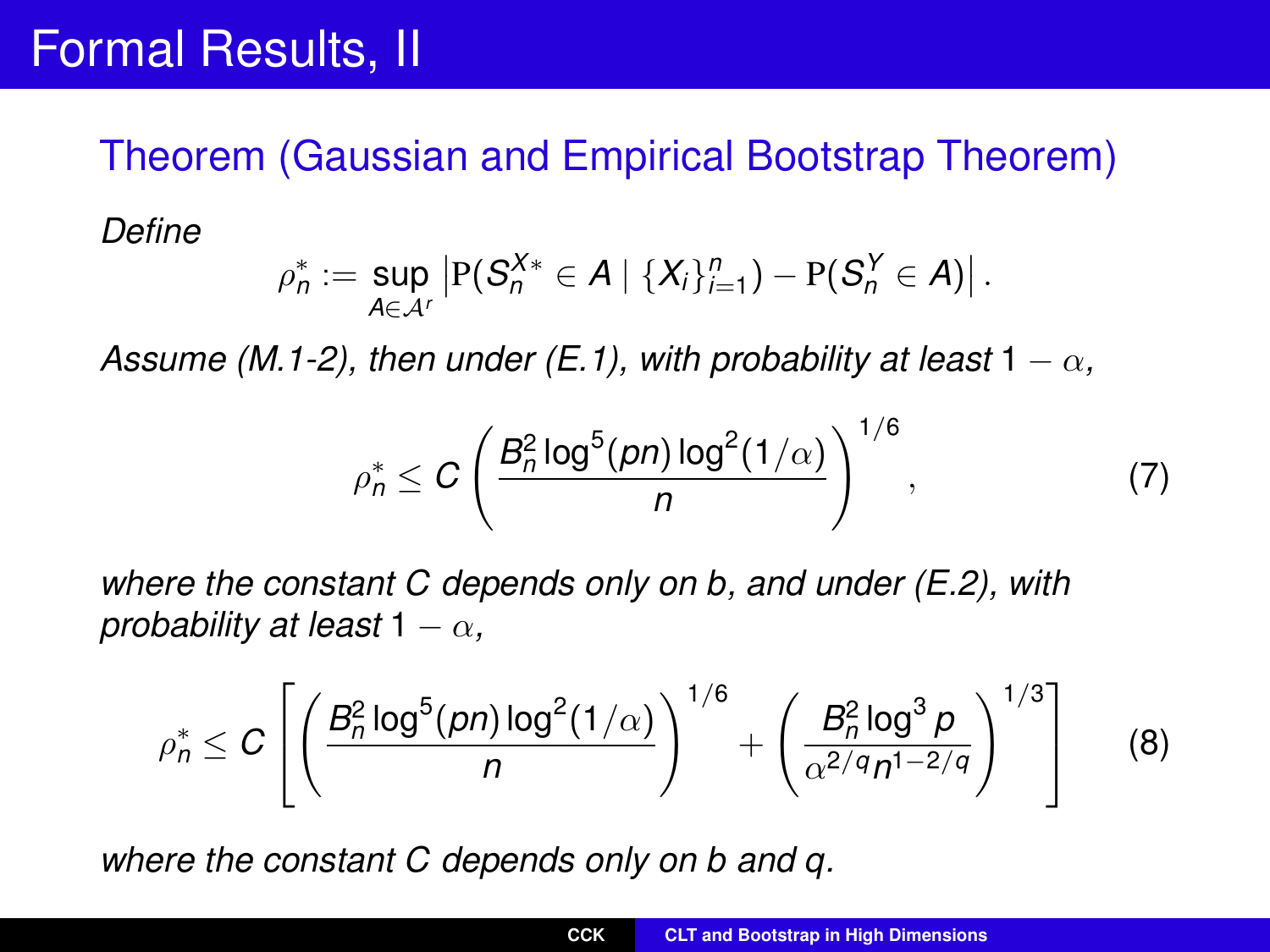# Some ingredients behind the proofs, I

Focus on max rectangles for simplicity:

$$
A = \left\{z = (z_1, \ldots, z_p)' \in \mathbb{R}^p : \max_{1 \leq j \leq p} z_j \leq s\right\}, \quad s \in \mathbb{R}
$$

**•** Slepian's interpolation:

Define

$$
Z(t) := \sqrt{t}S_n^X + \sqrt{1-t}S_n^Y, \ \ t \in [0,1]
$$

Then

$$
P(S_n^X \in A) - P(S_n^Y \in A) = E[1(Z(1) \in A)] - E[1(Z(0) \in A)]
$$

**•** Smoothing:

Approximate the indicator map

$$
z \mapsto 1(z \in A) = 1 \left( \max_{1 \leq j \leq p} z_j \leq s \right)
$$

by some smooth map

$$
z\mapsto m(z)
$$

by smoothing the interval indicator  $y \mapsto 1(y \le s)$  and smoothing the max operator  $z \mapsto \max_{1 \leq i \leq p} z_i$ .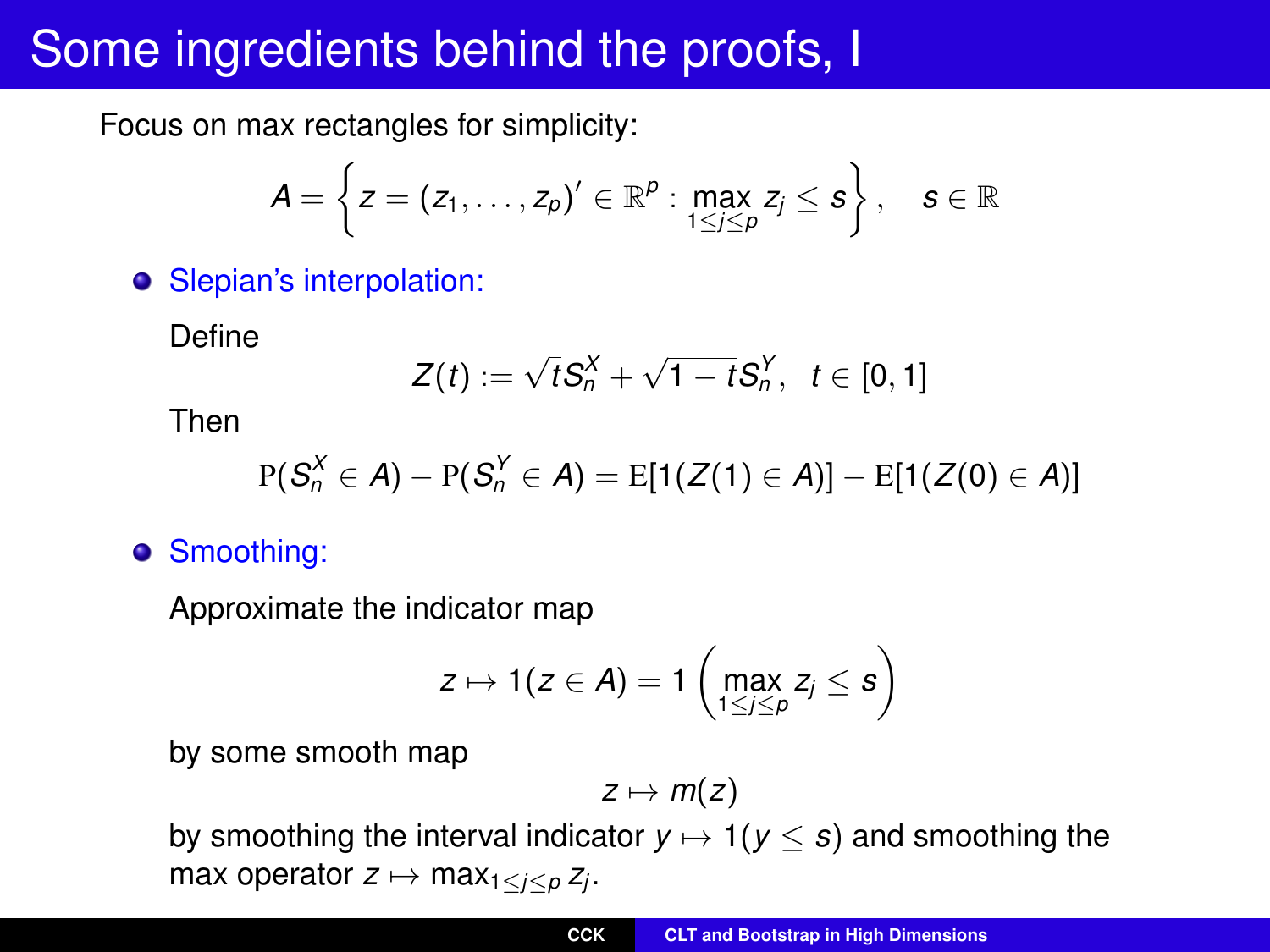### Some ingredients behind the proofs, II

**•** Calculations:

$$
E[1(Z(1) \in A)] - E[1(Z(0) \in A)] \stackrel{(1)}{\approx} E[m(Z(1))] - E[m(Z(0))]
$$

$$
= \int_0^1 E\left[\frac{dm(Z(t))}{dt}\right] dt
$$

$$
\stackrel{(2)}{\approx} 0
$$

by proving the (1) first and that

$$
\mathrm{E}\left[\frac{dm(Z(t))}{dt}\right]\approx 0
$$

Approximation of max operator by a logistic potential:

$$
\left|\max_{1\leq j\leq p} z_j - \beta^{-1}\log\left(\sum_{j=1}^p \exp(\beta z_j)\right)\right| \leq \frac{\log p}{\beta}
$$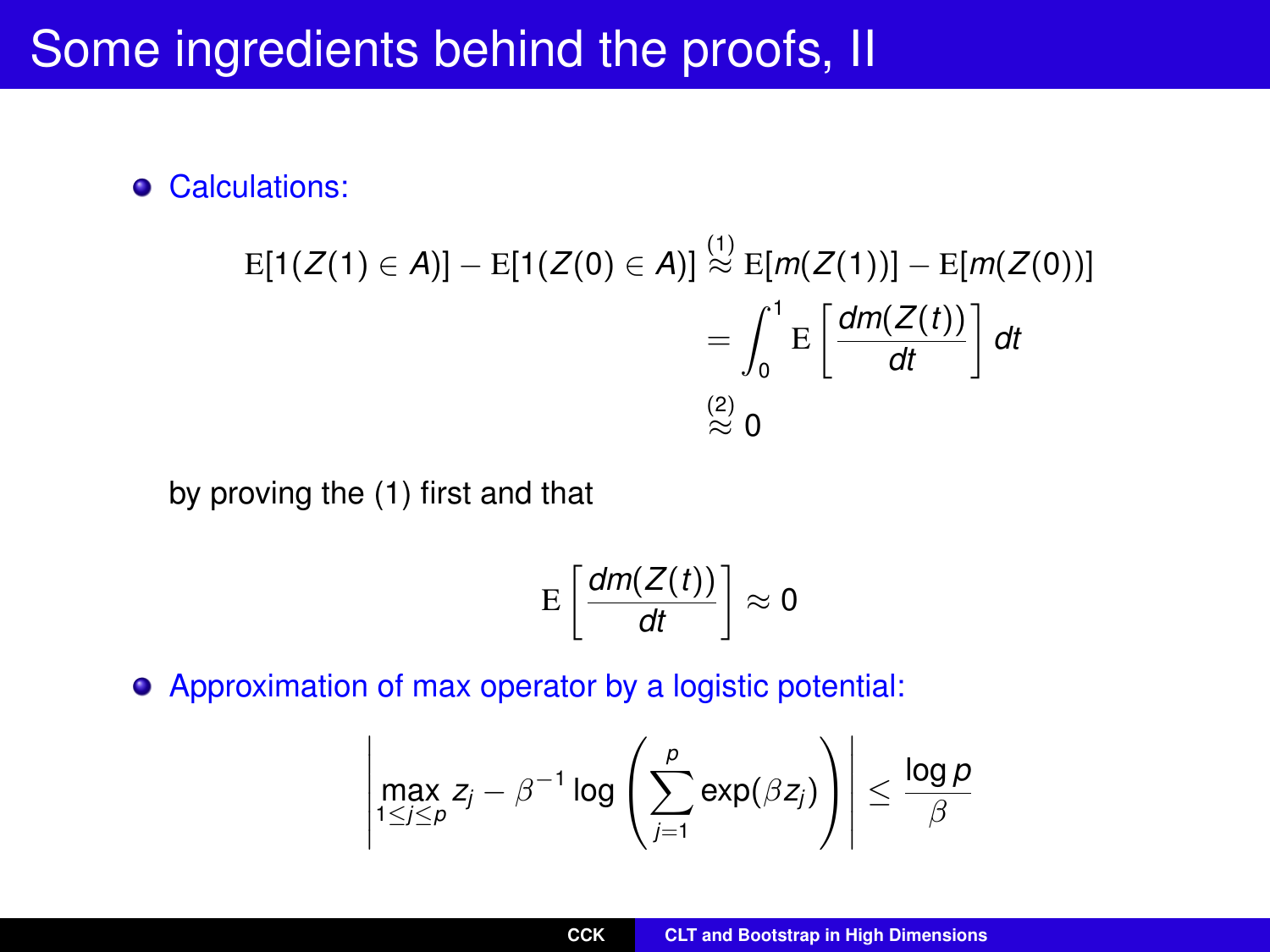# Some ingredients behind the proofs, III

Anti-concentration of suprema of Gaussian processes: (needed to show negligibility of errors due to smoothing the indicator function)

$$
\sup_{t\in\mathbb{R}}\mathrm{P}\left(t\leq \max_{1\leq j\leq p}S_{n,j}^Y\leq t+\epsilon\right)\leq 4\epsilon\left(\mathrm{E}\left[\max_{1\leq j\leq p}S_{n,j}^Y\right]+1\right)\lesssim \epsilon\sqrt{\log p},
$$

stated for the case when  $E[(S_{n,j}^Y)^2]=1$  for each *j*. This is opposite of the (super)-concentration.

Ref: CCK, PTRF.

Stein's leave-one-out method (needed to simplify computations of expectations)

(stability property of third-order derivatives of the logistic potential over certain subsets of  $\mathbb{R}^p$  play a crucial role)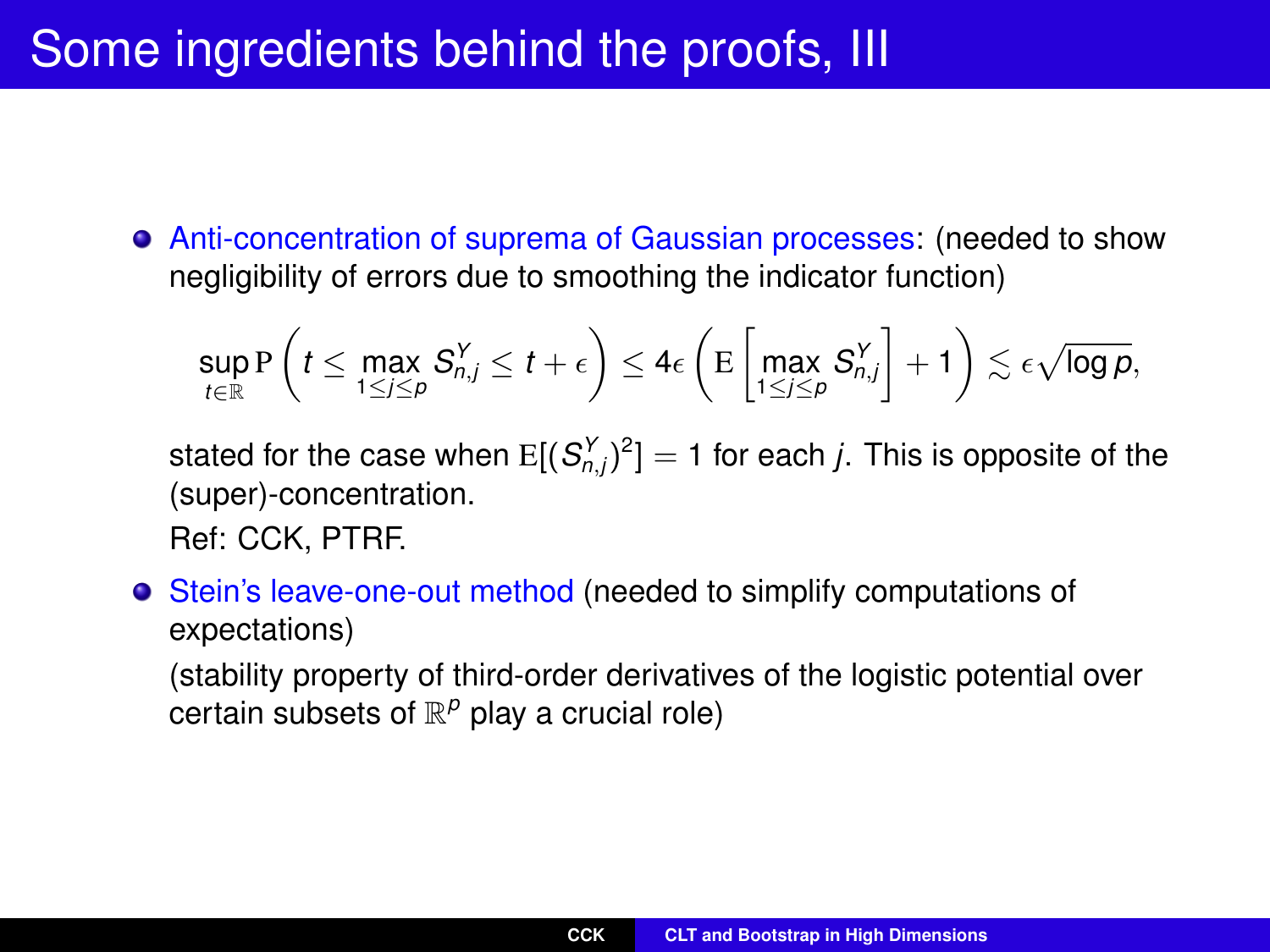# Some ingredients behind the proofs, IV

Double Slepian Interpolation: to improve the dependence of bounds on *n* (Inspired by Bolthausen's (1984) arguments for combinatorial CLTs)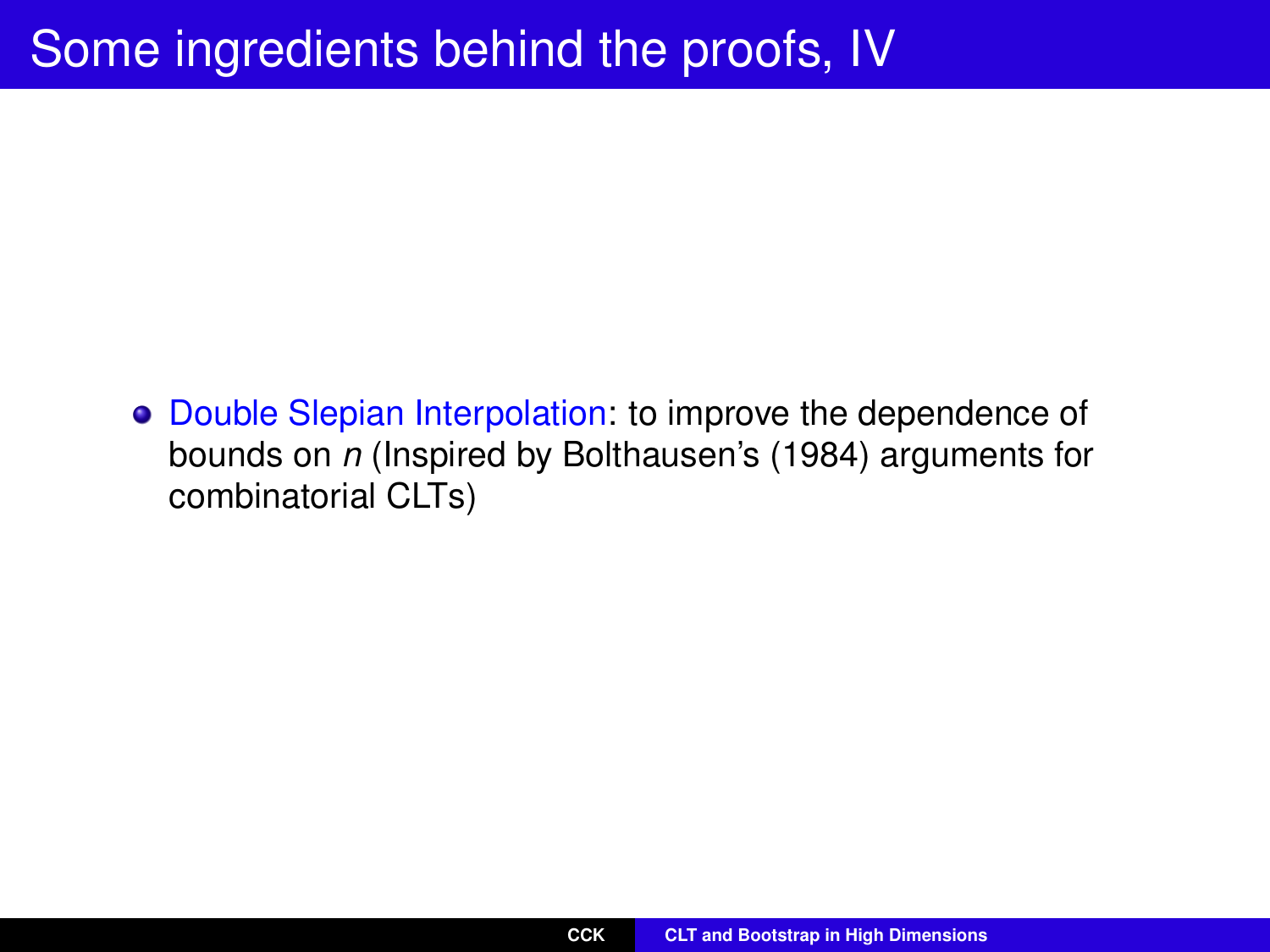### Details on Double Slepian Interpolation

• By using single Slepian interpolant

$$
Z(t) := \sqrt{t} S_n^X + \sqrt{1-t} S_n^Y, \quad t \in [0,1]
$$

the argument gives

$$
\rho_n \le \rho'_n := \sup_{t \in [0,1], A \in \mathcal{A}'} |P(Z(t) \in A) - P(Z(0) \in A)| \le n^{-1/8} \times C(n,p).
$$

• Define the double Slepian interpolation

$$
D(v, t) := \sqrt{v}Z(t) + \sqrt{1 - v}S_n^W, \quad v \in [0, 1], \quad t \in [0, 1]
$$

where  $S_n^W$  is an independent copy of  $S_n^Y$ .

● By doing double interpolation and using other ingredients mentioned above, obtain

$$
\rho_n' \leq \frac{1}{2}\rho_n' + n^{-1/6} \times C(n,p) \implies \text{ result}
$$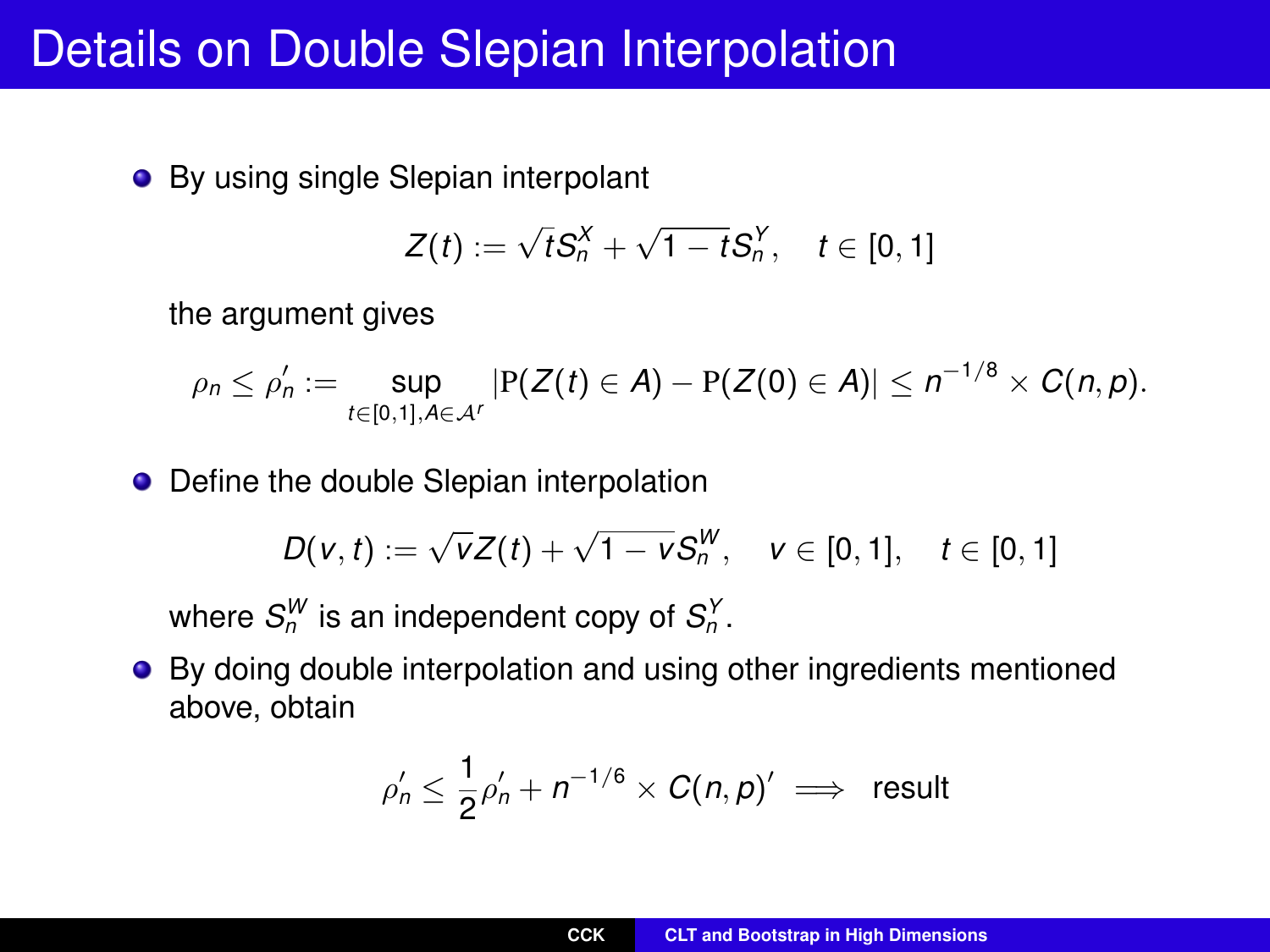Classical CLTs under expanding dimension:

Senatov (1980), Asriev and Rotar (1985), Portnoy (1986), Götze (1991), Bentkus (2003), L.H.Y. Chen and Roellin (2011), and others

Bootstrap and Multiplier methods:

Gine and Zinn (1990), Koltchinskii (1981), Pollard (1982)

Stein's Method and other modern invariance principles

• Chatterjee (2005), Roellin (2011).

Spin glasses

• Panchenko (2013), Talagrand (2003), and others.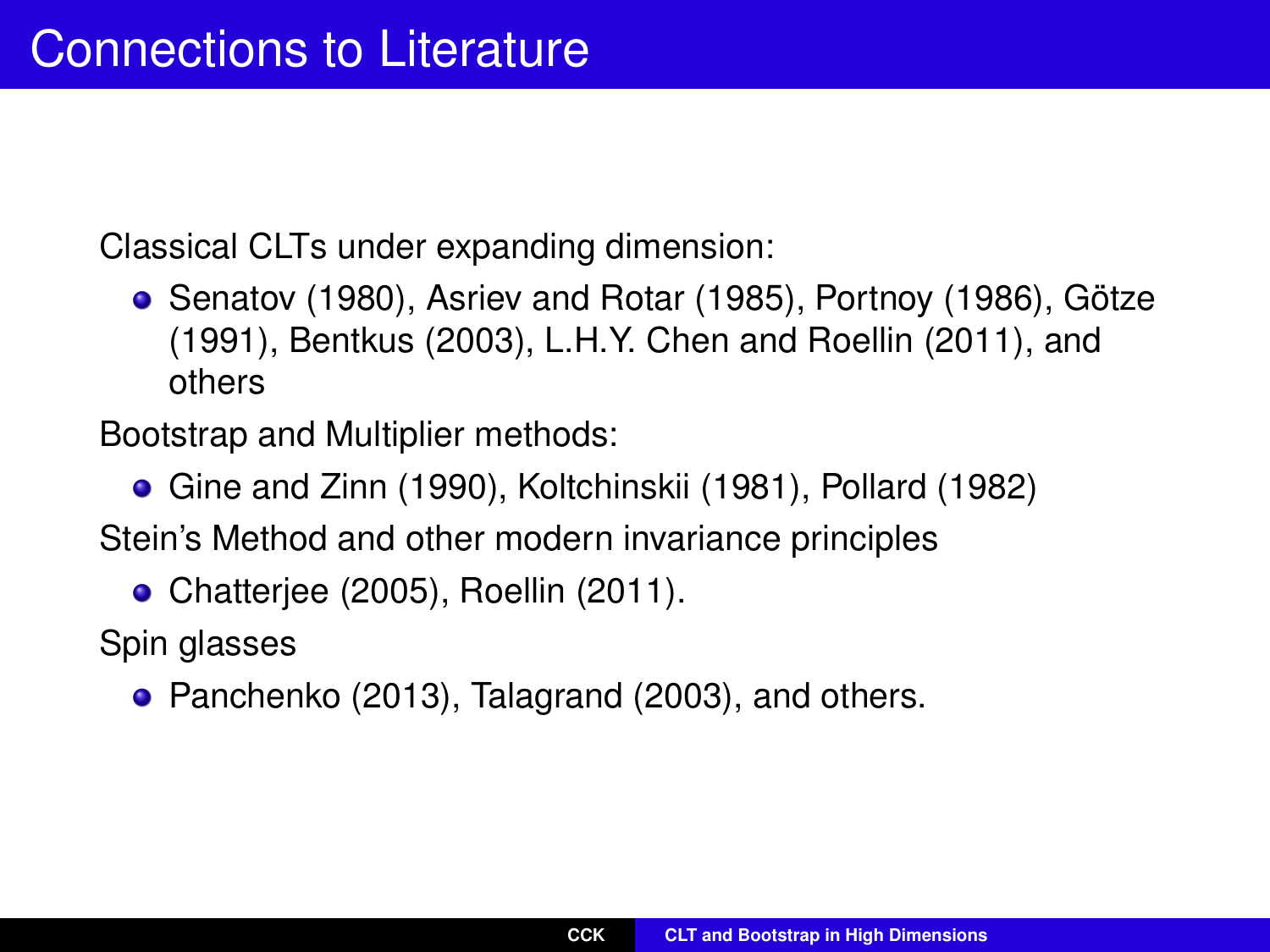(CCK, Ann. Stat. 2014a). The results presented extend to suprema of empirical processes:

$$
\sup_{t\in\mathbb{R}}\left|\mathrm{P}\left(\sup_{f\in\mathcal{F}_n}\mathbb{G}_n(f)\leq t\right)-\mathrm{P}\left(\sup_{f\in\mathcal{F}_n}\mathbb{G}_P(f)\leq t\right)\right|\to 0
$$

provided the complexity of  $\mathcal{F}_n$  does not grow too quickly. The approximations are more generally applicable than Hungarian couplings (e.g. Rio), and competitive when both apply.

- **•** There is also an analogous result for Gaussian and Empirical bootstrap.
- (CCK, Ann. Stat. 2014b). Provide an application to the problem of uniform and uniform adaptive confidence bands in nonparametric problems, in particular providing a practical version of Gine-Nickl-type bands.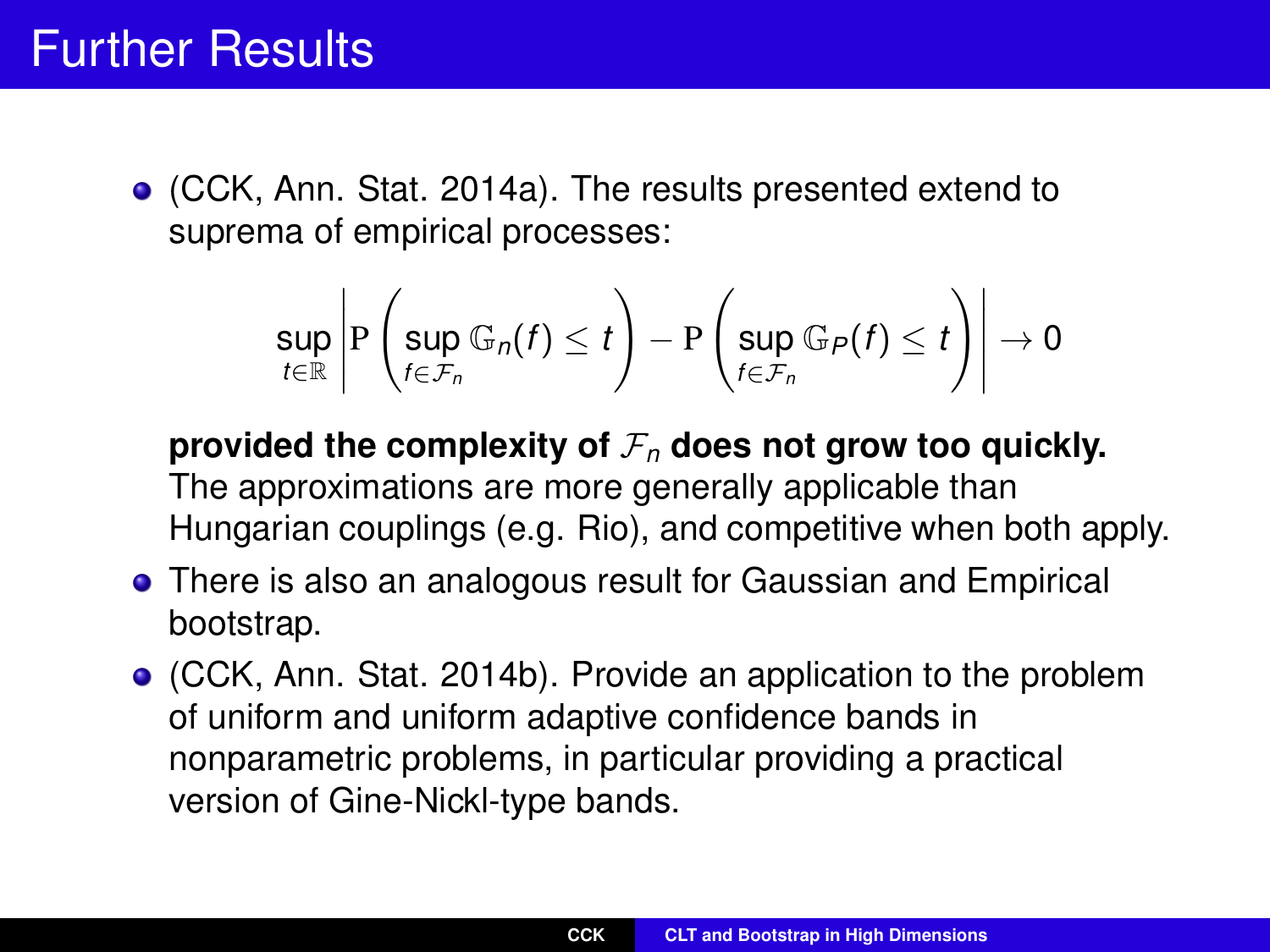#### Definition (Sparsely convex sets)

For integer *s* > 0, we say that *A* ⊂ R *p* is an *s*-**sparsely convex set** if there exist an integer  $Q > 0$  and convex sets  $A_q \subset \mathbb{R}^p, \, q=1,\ldots,Q,$ such that

$$
\mathcal{A} = \cap_{q=1}^Q \mathcal{A}_q
$$

and the indicator function of each *Aq*,

$$
w\mapsto 1\{w\in A_q\},
$$

depends at most on *s* components of its argument  $w = (w_1, \ldots, w_p)$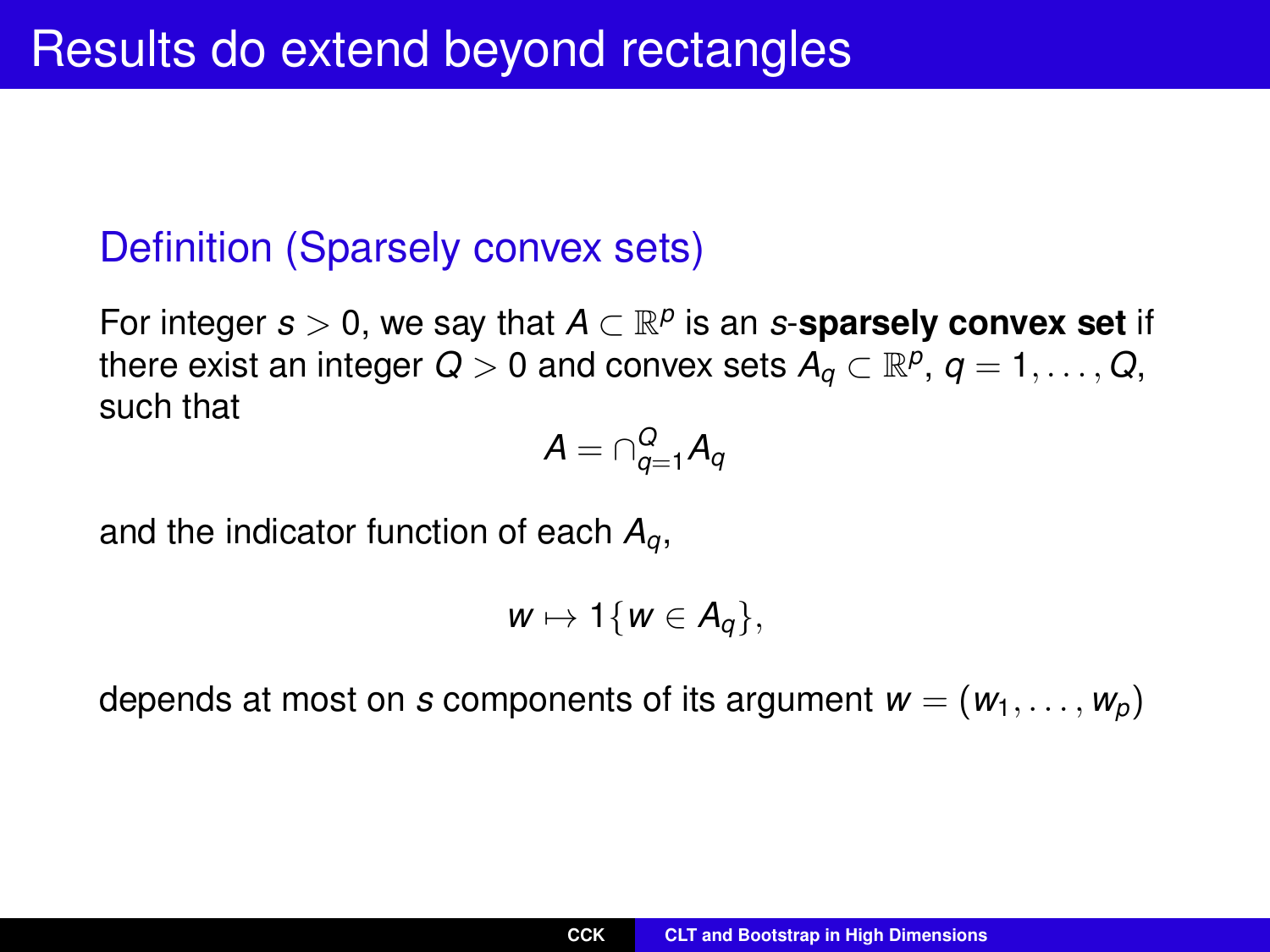### Examples of Sparsely Convex Sets

• Example 1: (1-sparse)

 $A = \{ z \in \mathbb{R}^p : z_j \in [a_j, b_j] \text{ for all } j = 1, \ldots, p \}$ 

for some  $-\infty \le a_j \le b_j \le \infty$ ,  $j = 1, \ldots, p$ 

• Example 2: (s-sparse)

$$
A = \{ z \in \mathbb{R}^p : v'_j z \le a_j, \quad \text{ for all } j = 1, \ldots, m \}
$$

for some  $a_i \in \mathbb{R}$  such that  $v_i \in S^{p-1}$  with  $||v_i||_0 \le s, j = 1, \ldots, m$ 

• Example 3: (s-sparse)

$$
A = \{ z \in \mathbb{R}^p : ||(z_j)_{j \in J_k}||_2^2 \le a_k : k = 1, ..., m \},\
$$

for some  $a_k > 0$  and  $J_k$  being a subset of  $\{1, \ldots, p\}$  of fixed cardinality  $s, k = 1, \ldots, m$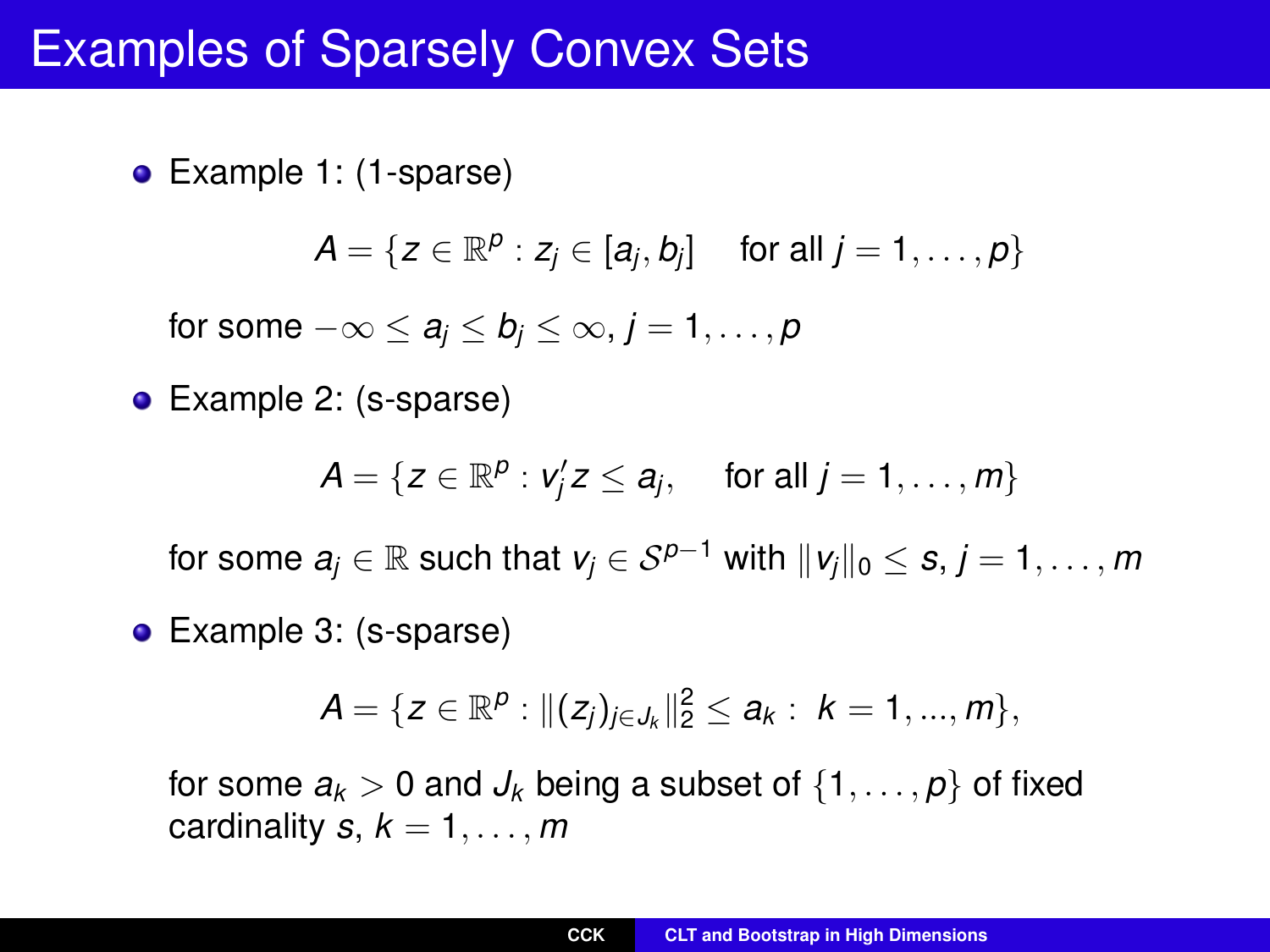Let  $b > 0$  and  $q \ge 4$  be constants, and  $(B_n)_{n=1}^{\infty}$  be a sequence of positive constants, possibly growing to  $\infty$ .

Consider the following conditions:

 $(N.1')$   $n^{-1}$   $\sum_{i=1}^{n}$  E[( $v'X_i$ )<sup>2</sup>] ≥ *b for all v* ∈  $S^{p-1}$  with  $||v||_0$  ≤ *s*,  $(M.2)$   $n^{-1} \sum_{i=1}^{n} E[|X_{ij}|^{2+k}] \leq B_n^k$  for all  $j = 1, \ldots, p$  and  $k = 1, 2$ .  $(E.1)$   $E[exp(|X_{ii}|/B_n)] < 2$  *for all i* = 1, ..., *n* and *j* = 1, ..., *p*,  $(E.2)$   $E[(max_{1 \leq j \leq p} |X_{ij}|/B_n)^q] \leq 2$  *for all i* = 1, ..., *n*,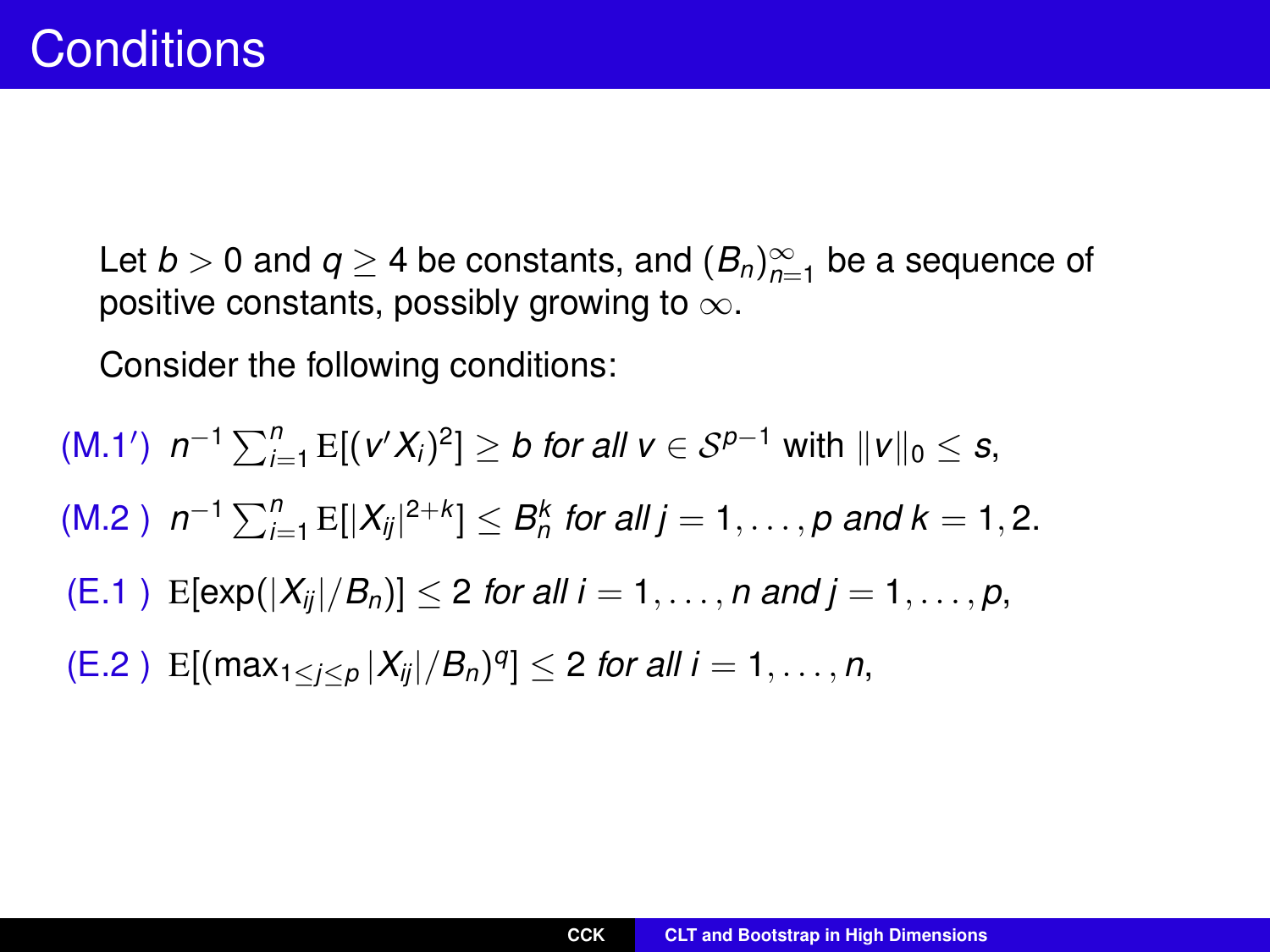### Theorem (CLT for Sparsely Convex Sets)

*For* A*<sup>s</sup> denoting the class of all s-sparsely convex sets, let*

$$
\rho_n := \sup_{A \in \mathcal{A}^s} \left| P(S_n^X \in A) - P(S_n^Y \in A) \right|
$$

*Assume (M.1') and (M.2), then under (E.1)*

$$
\rho_n \leq C \left( \frac{B_n^2 \log^7(pn)}{n} \right)^{1/6} \tag{9}
$$

*where the constant C depends only on b and s, and under (E.2)*

$$
\rho_n \leq C \left[ \left( \frac{B_n^2 \log^7(pn)}{n} \right)^{1/6} + \left( \frac{B_n^2 \log^3 p}{n^{1-2/q}} \right)^{1/3} \right] \tag{10}
$$

*where the constant C depends only on b, q, and s.*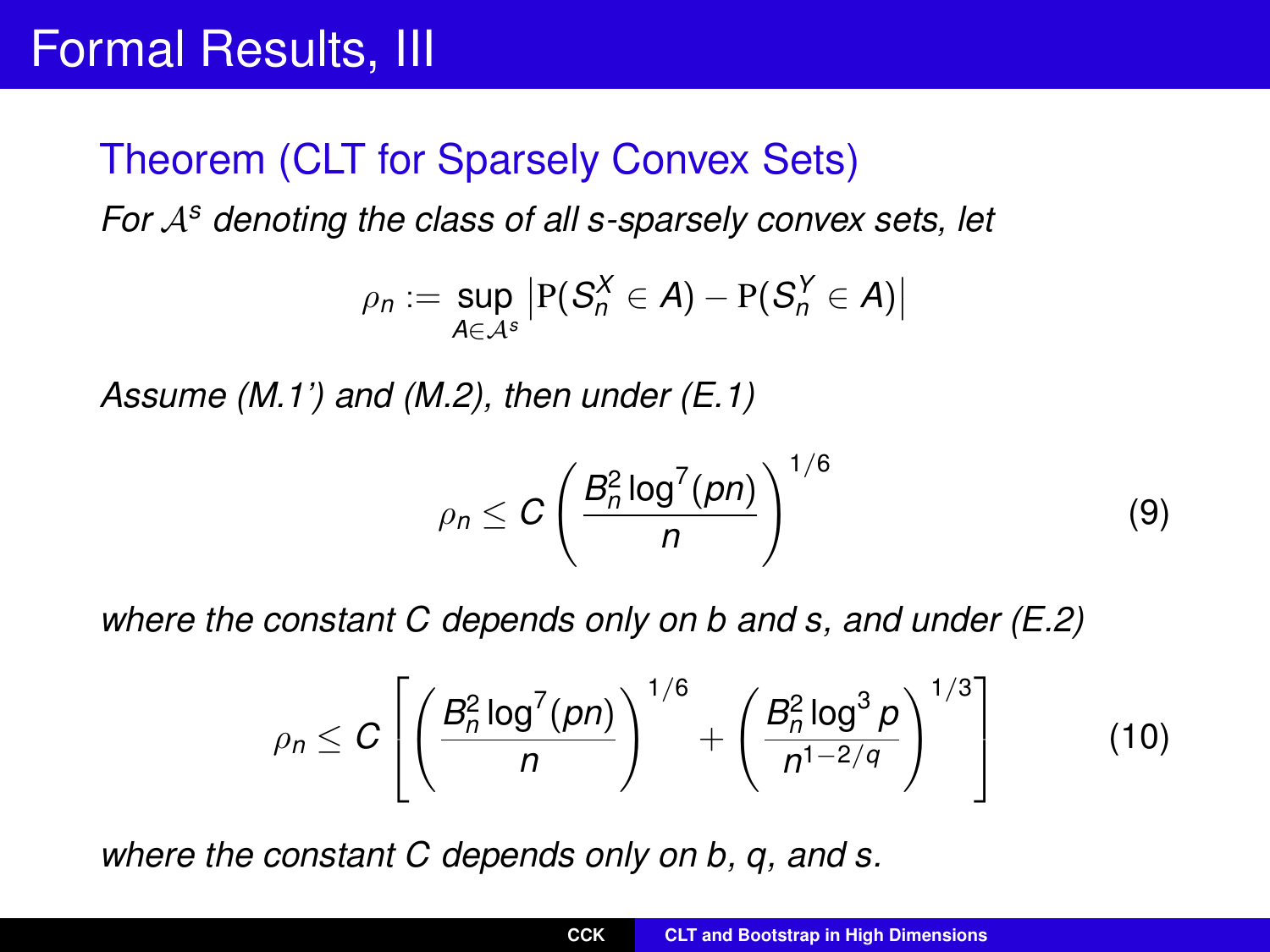#### Theorem (Gaussian Bootstrap Theorem)

*Define*

$$
\rho_n^* := \sup_{A \in \mathcal{A}^s} \left| P(S_n^{X*} \in A \mid \{X_i\}_{i=1}^n) - P(S_n^Y \in A) \right|.
$$

*Assume (M.1-2), then under (E.1), with probability at least*  $1 - \alpha$ ,

$$
\rho_n^* \leq C \left( \frac{B_n^2 \log^5(pn) \log^2(1/\alpha)}{n} \right)^{1/6},\tag{11}
$$

*where the constant C depends only on b and s, and under (E.2), with probability at least*  $1 - \alpha$ ,

$$
\rho_n^* \leq C \left[ \left( \frac{B_n^2 \log^5(pn) \log^2(1/\alpha)}{n} \right)^{1/6} + \left( \frac{B_n^2 \log^3 p}{\alpha^{2/q} n^{1-2/q}} \right)^{1/3} \right] \quad (12)
$$

*where the constant C depends only on b, q, and s.*